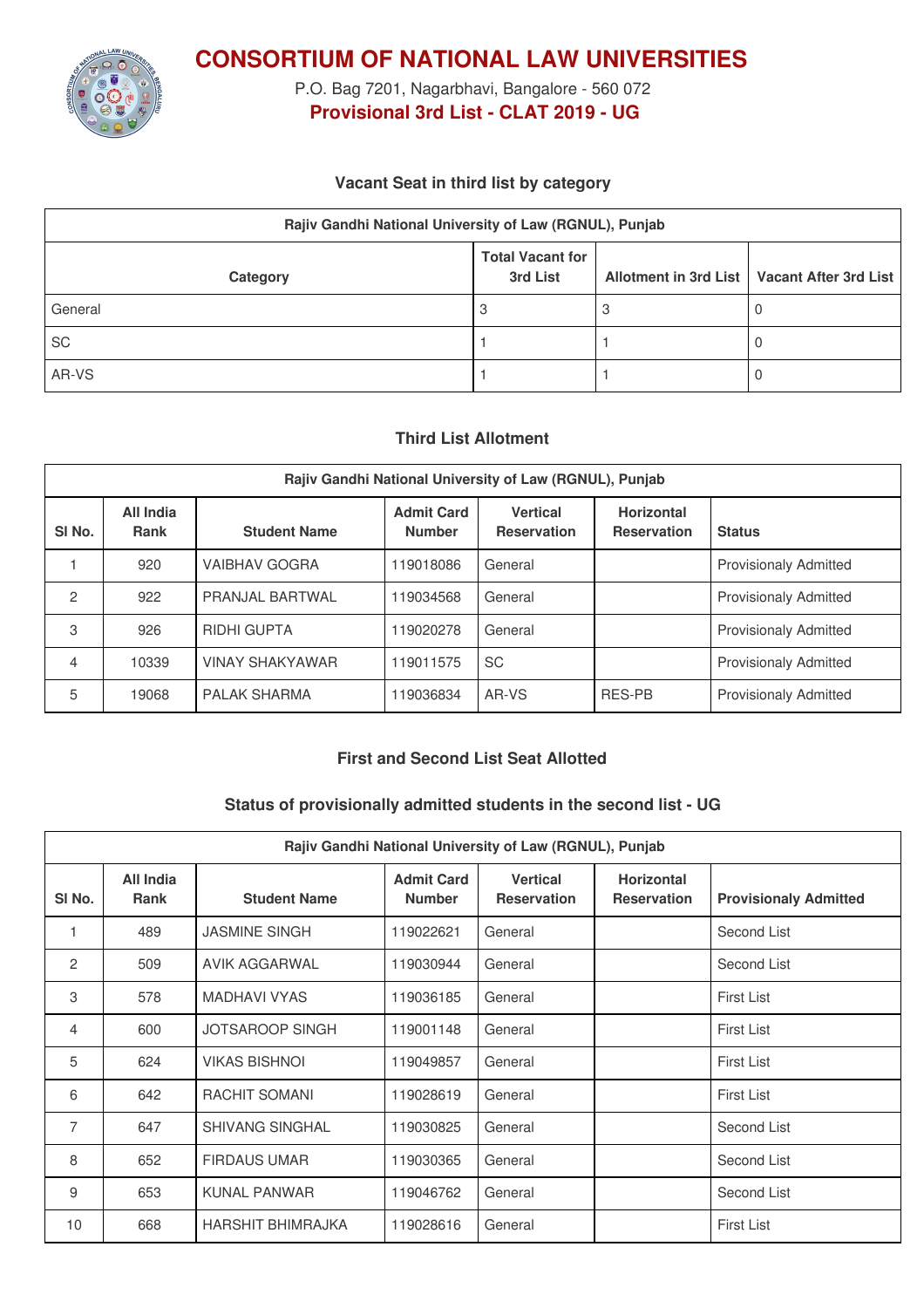| Rajiv Gandhi National University of Law (RGNUL), Punjab |                                 |                                           |                                    |                                       |                                         |                              |  |
|---------------------------------------------------------|---------------------------------|-------------------------------------------|------------------------------------|---------------------------------------|-----------------------------------------|------------------------------|--|
| SI No.                                                  | <b>All India</b><br><b>Rank</b> | <b>Student Name</b>                       | <b>Admit Card</b><br><b>Number</b> | <b>Vertical</b><br><b>Reservation</b> | <b>Horizontal</b><br><b>Reservation</b> | <b>Provisionaly Admitted</b> |  |
| 11                                                      | 670                             | <b>DIKSHANT JOHAR</b>                     | 119017450                          | General                               |                                         | <b>First List</b>            |  |
| 12                                                      | 674                             | <b>JESSICA KAUR</b>                       | 119008700                          | General                               |                                         | <b>First List</b>            |  |
| 13                                                      | 684                             | HARSHEETA RAI SHARMA                      | 119075718                          | General                               | <b>RES-PB</b>                           | <b>First List</b>            |  |
| 14                                                      | 686                             | <b>SHAAM PETROS</b><br>THELAPILLY         | 119016747                          | General                               |                                         | <b>First List</b>            |  |
| 15                                                      | 689                             | <b>MEGHNA SINGH</b>                       | 119059795                          | General                               |                                         | Second List                  |  |
| 16                                                      | 692                             | PRANAV SHARMA                             | 119029444                          | General                               |                                         | <b>First List</b>            |  |
| 17                                                      | 693                             | PUSHPENDRA SHARMA                         | 119032564                          | General                               |                                         | <b>First List</b>            |  |
| 18                                                      | 697                             | <b>KRATI GUPTA</b>                        | 119005966                          | General                               |                                         | Second List                  |  |
| 19                                                      | 698                             | <b>CHHAVI SINGLA</b>                      | 119042464                          | General                               | <b>RES-PB</b>                           | <b>First List</b>            |  |
| 20                                                      | 700                             | RADHIKA GHOSH                             | 119004977                          | General                               |                                         | Second List                  |  |
| 21                                                      | 703                             | <b>ADYA KUCHHAL</b>                       | 119043072                          | General                               |                                         | Second List                  |  |
| 22                                                      | 707                             | PRATHU DADHICH                            | 119028061                          | General                               |                                         | Second List                  |  |
| 23                                                      | 708                             | <b>RISHANK GUPTA</b>                      | 119061785                          | General                               |                                         | Second List                  |  |
| 24                                                      | 709                             | <b>AKSHAT BHUSHAN</b>                     | 119024624                          | General                               |                                         | Second List                  |  |
| 25                                                      | 713                             | <b>HRISHABH RAJESH</b><br><b>KHATWANI</b> | 119034025                          | General                               |                                         | <b>First List</b>            |  |
| 26                                                      | 714                             | PRANAV PATHAK                             | 119035532                          | General                               |                                         | Second List                  |  |
| 27                                                      | 716                             | KHUSHI JOSHI                              | 119005140                          | General                               |                                         | Second List                  |  |
| 28                                                      | 717                             | UTKARSH DUBEY                             | 119024981                          | General                               |                                         | Second List                  |  |
| 29                                                      | 718                             | <b>ASHUTOSH KUMAR</b>                     | 119010002                          | General                               |                                         | Second List                  |  |
| 30                                                      | 719                             | AKSHAT JAITHLIA                           | 119025018                          | General                               |                                         | Second List                  |  |
| 31                                                      | 721                             | RADHIKA BIHANI                            | 119022574                          | General                               |                                         | Second List                  |  |
| 32                                                      | 723                             | BHATT MANAV MANISH                        | 119019019                          | General                               |                                         | Second List                  |  |
| 33                                                      | 724                             | ARIVAZHAGAN                               | 119010423                          | General                               |                                         | Second List                  |  |
| 34                                                      | 725                             | AKASH AJAY KUMAR                          | 119061206                          | General                               |                                         | Second List                  |  |
| 35                                                      | 727                             | NAIVEDHYA KALA                            | 119039416                          | General                               |                                         | Second List                  |  |
| 36                                                      | 730                             | SANSKRITI DIXIT                           | 119016305                          | General                               |                                         | Second List                  |  |
| 37                                                      | 732                             | HITARTH DIXIT                             | 119035309                          | General                               |                                         | Second List                  |  |
| 38                                                      | 735                             | PULKIT SAXENA                             | 119022121                          | General                               |                                         | Second List                  |  |
| 39                                                      | 736                             | AAYUSHMAN SHARMA                          | 119004877                          | General                               |                                         | <b>First List</b>            |  |
| 40                                                      | 737                             | SAKSHI MANGAL                             | 119019238                          | General                               |                                         | <b>First List</b>            |  |
| 41                                                      | 738                             | <b>DIVYANSHI THANVI</b>                   | 119039463                          | General                               |                                         | <b>First List</b>            |  |
| 42                                                      | 740                             | NITISH DUBEY                              | 119025547                          | General                               |                                         | Second List                  |  |
| 43                                                      | 745                             | ARYAN GUPTA                               | 119010035                          | General                               |                                         | Second List                  |  |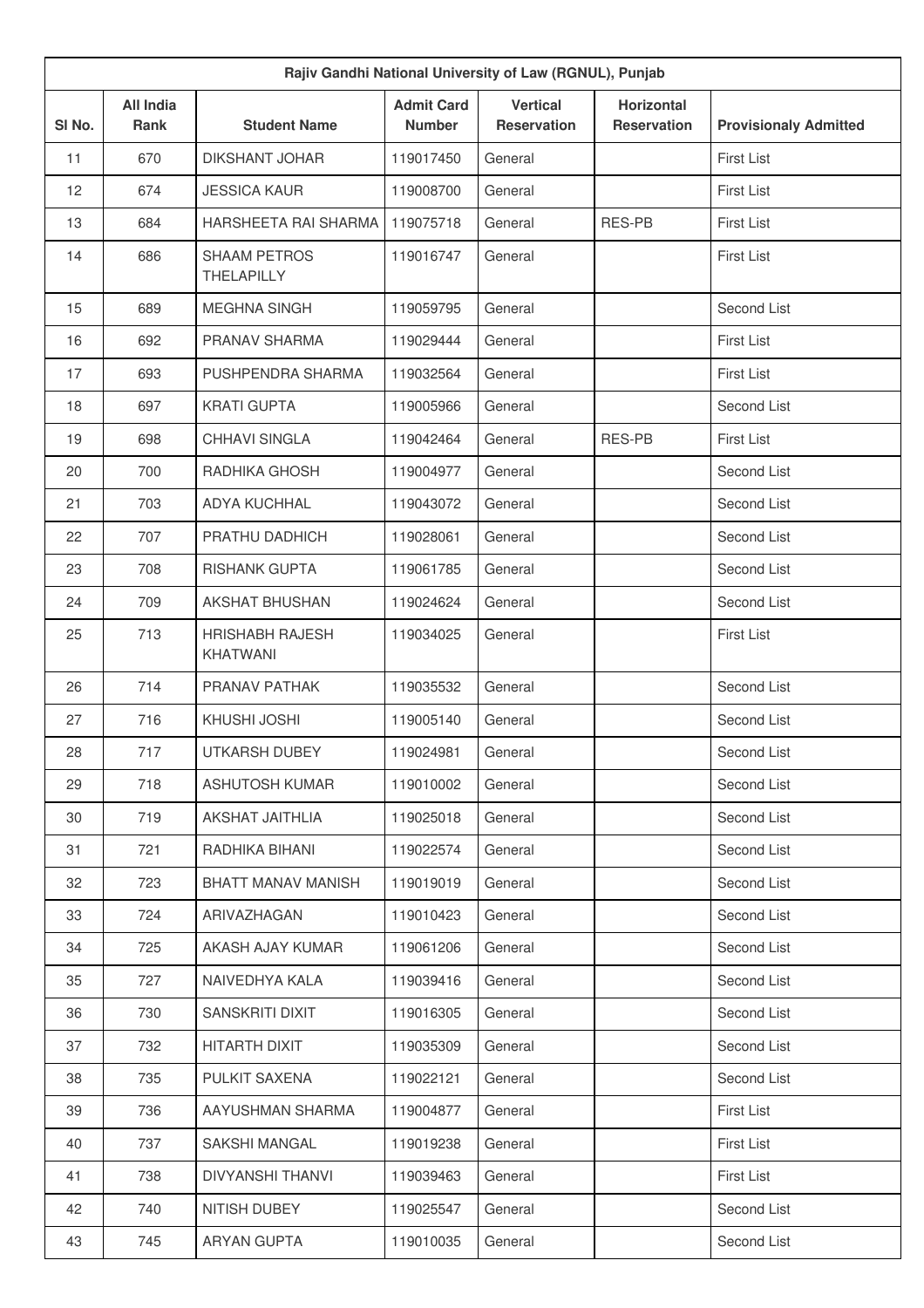| Rajiv Gandhi National University of Law (RGNUL), Punjab |                                 |                                      |                                    |                                       |                                         |                              |  |
|---------------------------------------------------------|---------------------------------|--------------------------------------|------------------------------------|---------------------------------------|-----------------------------------------|------------------------------|--|
| SI <sub>No.</sub>                                       | <b>All India</b><br><b>Rank</b> | <b>Student Name</b>                  | <b>Admit Card</b><br><b>Number</b> | <b>Vertical</b><br><b>Reservation</b> | <b>Horizontal</b><br><b>Reservation</b> | <b>Provisionaly Admitted</b> |  |
| 44                                                      | 746                             | <b>ISHAAN SOOD</b>                   | 119048566                          | General                               | <b>RES-PB</b>                           | <b>First List</b>            |  |
| 45                                                      | 747                             | PAVITRA DUBEY                        | 119025450                          | General                               |                                         | Second List                  |  |
| 46                                                      | 751                             | <b>ANCHAL RAGHUWANSHI</b>            | 119026092                          | General                               |                                         | Second List                  |  |
| 47                                                      | 752                             | <b>BHUMIJA UPADHYAY</b>              | 119035057                          | General                               |                                         | <b>First List</b>            |  |
| 48                                                      | 753                             | ROHAN GAJENDRA<br>PRATAP SINGH       | 119001246                          | General                               |                                         | Second List                  |  |
| 49                                                      | 754                             | TATIREDDY KIRANKUMAR<br><b>REDDY</b> | 119053028                          | General                               |                                         | Second List                  |  |
| 50                                                      | 755                             | <b>VEDANT SAXENA</b>                 | 119031627                          | General                               |                                         | Second List                  |  |
| 51                                                      | 756                             | MADHVI WADHAWAN                      | 119036655                          | General                               |                                         | <b>First List</b>            |  |
| 52                                                      | 758                             | <b>AVISHI PATERIYA</b>               | 119030029                          | General                               |                                         | <b>First List</b>            |  |
| 53                                                      | 759                             | <b>ARPIT GOYAL</b>                   | 119037596                          | General                               |                                         | <b>First List</b>            |  |
| 54                                                      | 761                             | <b>SETAKSHI PRATHA</b>               | 119017994                          | General                               |                                         | Second List                  |  |
| 55                                                      | 764                             | SIDDHARTH THOPALLI                   | 119011024                          | General                               |                                         | Second List                  |  |
| 56                                                      | 766                             | PARAS JINDAL                         | 119006526                          | General                               | <b>RES-PB</b>                           | <b>First List</b>            |  |
| 57                                                      | 768                             | AASTHA CHAWLA                        | 119024169                          | General                               |                                         | Second List                  |  |
| 58                                                      | 769                             | SATRAJEET SEN                        | 119016461                          | General                               |                                         | Second List                  |  |
| 59                                                      | 771                             | <b>ANANYA SINGH</b>                  | 119031834                          | General                               |                                         | Second List                  |  |
| 60                                                      | 772                             | YASHIKA GUPTA                        | 119024844                          | General                               |                                         | Second List                  |  |
| 61                                                      | 777                             | ANANYA TRIVEDI                       | 119017504                          | General                               |                                         | Second List                  |  |
| 62                                                      | 781                             | SHREYA SHARMA                        | 119035802                          | General                               |                                         | Second List                  |  |
| 63                                                      | 782                             | <b>MANISH KUMAR SINGH</b>            | 119034314                          | General                               |                                         | Second List                  |  |
| 64                                                      | 785                             | <b>MONALISA NANDA</b>                | 119004681                          | General                               |                                         | Second List                  |  |
| 65                                                      | 787                             | <b>MANVI RAJ</b>                     | 119033939                          | General                               |                                         | Second List                  |  |
| 66                                                      | 790                             | <b>SUMIT CHAUDHARY</b>               | 119027635                          | General                               |                                         | <b>First List</b>            |  |
| 67                                                      | 795                             | <b>GURSHER SIDHU</b>                 | 119049431                          | General                               | RES-PB                                  | <b>First List</b>            |  |
| 68                                                      | 797                             | <b>SRAJAN YADAV</b>                  | 119020970                          | General                               |                                         | Second List                  |  |
| 69                                                      | 801                             | CHHEDA KARAN SANJAY                  | 119049129                          | General                               |                                         | Second List                  |  |
| 70                                                      | 803                             | SHIVAM SRIVASTAVA                    | 119058836                          | General                               |                                         | <b>First List</b>            |  |
| 71                                                      | 805                             | <b>JUBIN MALAWAT</b>                 | 119029194                          | General                               |                                         | <b>First List</b>            |  |
| 72                                                      | 806                             | KHUSHI JAFFAR                        | 119040471                          | General                               |                                         | Second List                  |  |
| 73                                                      | 807                             | DEWANG SHRIVASTAVA                   | 119070009                          | General                               |                                         | Second List                  |  |
| 74                                                      | 808                             | LAKSHYA SHARMA                       | 119017335                          | General                               |                                         | Second List                  |  |
| 75                                                      | 815                             | <b>JYOTI JINDAL</b>                  | 119026163                          | General                               |                                         | Second List                  |  |
| 76                                                      | 816                             | AVIYANSH ANURAAG                     | 119019834                          | General                               |                                         | Second List                  |  |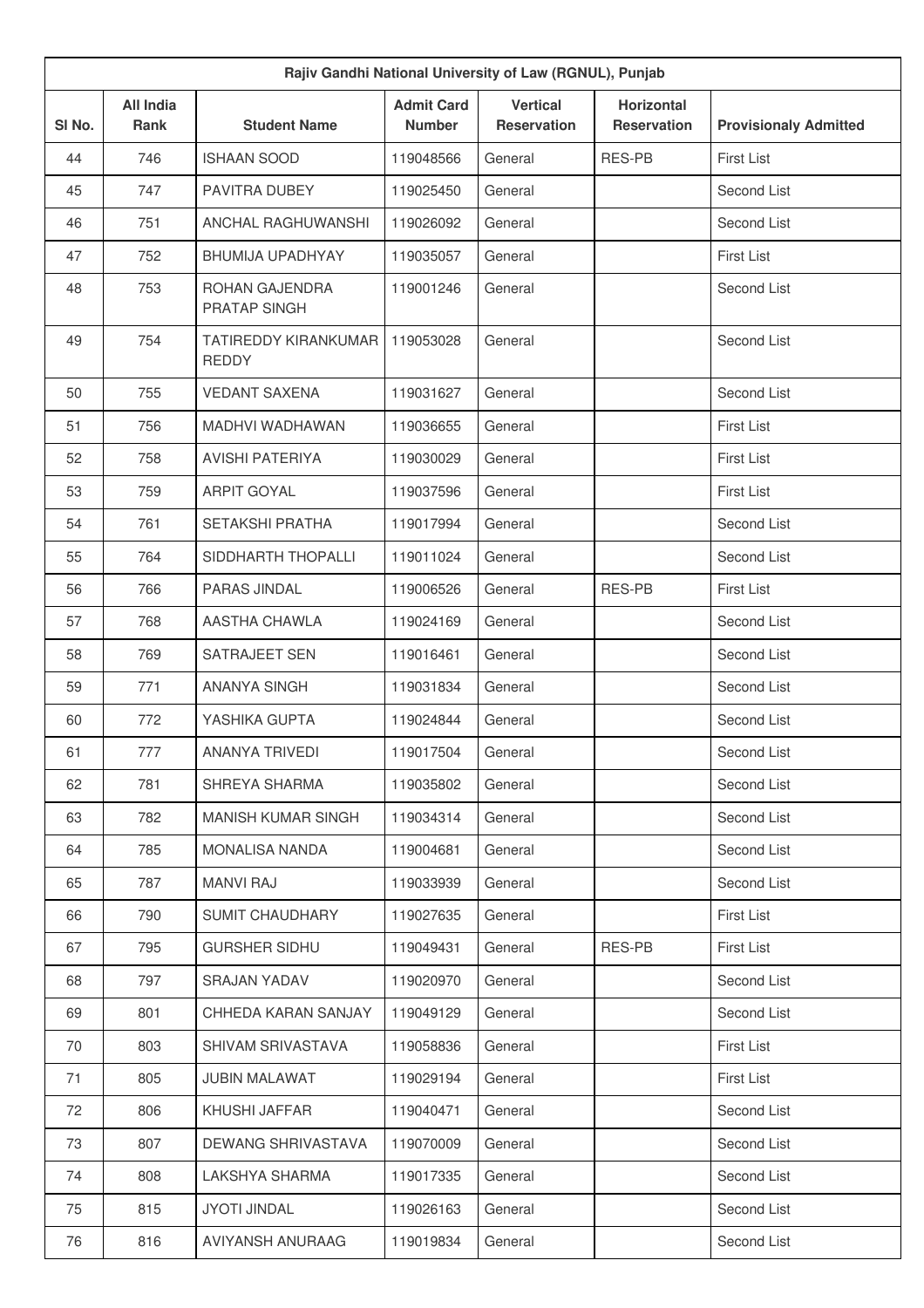|                   | Rajiv Gandhi National University of Law (RGNUL), Punjab |                                    |                                    |                                       |                                         |                              |  |  |
|-------------------|---------------------------------------------------------|------------------------------------|------------------------------------|---------------------------------------|-----------------------------------------|------------------------------|--|--|
| SI <sub>No.</sub> | <b>All India</b><br><b>Rank</b>                         | <b>Student Name</b>                | <b>Admit Card</b><br><b>Number</b> | <b>Vertical</b><br><b>Reservation</b> | <b>Horizontal</b><br><b>Reservation</b> | <b>Provisionaly Admitted</b> |  |  |
| 77                | 817                                                     | <b>KUMAR PRIYANSHU</b>             | 119049844                          | General                               |                                         | Second List                  |  |  |
| 78                | 819                                                     | DHRUV ASHOKA HOLLA                 | 119015281                          | General                               |                                         | Second List                  |  |  |
| 79                | 821                                                     | <b>ARUSH AGRAWAL</b>               | 119030252                          | General                               |                                         | Second List                  |  |  |
| 80                | 824                                                     | YASHVI AGARWAL                     | 119020256                          | General                               |                                         | Second List                  |  |  |
| 81                | 827                                                     | SHIVALI SHAH                       | 119035060                          | General                               |                                         | Second List                  |  |  |
| 82                | 828                                                     | RATNESH DIXIT                      | 119029478                          | General                               |                                         | Second List                  |  |  |
| 83                | 829                                                     | <b>KSHITIZ JAIN</b>                | 119021222                          | General                               |                                         | Second List                  |  |  |
| 84                | 831                                                     | <b>ANMOL MISHRA</b>                | 119032664                          | General                               |                                         | Second List                  |  |  |
| 85                | 833                                                     | SHIVAM BASATI                      | 119040604                          | General                               |                                         | Second List                  |  |  |
| 86                | 838                                                     | KHUSHI AGRAWAI                     | 119018245                          | General                               |                                         | Second List                  |  |  |
| 87                | 839                                                     | ANUJ SHARMA                        | 119024598                          | General                               |                                         | Second List                  |  |  |
| 88                | 841                                                     | <b>AYUSH SHUKLA</b>                | 119031876                          | General                               |                                         | Second List                  |  |  |
| 89                | 844                                                     | <b>ASTIK DUBEY</b>                 | 119023310                          | General                               |                                         | Second List                  |  |  |
| 90                | 857                                                     | <b>KABIR DHAMIJA</b>               | 119022413                          | General                               |                                         | Second List                  |  |  |
| 91                | 860                                                     | <b>PRANKUR VATS</b>                | 119053843                          | General                               |                                         | Second List                  |  |  |
| 92                | 861                                                     | <b>ABHIJIT SHARMA</b><br>VADAVALLI | 119037389                          | General                               |                                         | Second List                  |  |  |
| 93                | 862                                                     | <b>HARIT GANDHI</b>                | 119027003                          | General                               |                                         | Second List                  |  |  |
| 94                | 864                                                     | <b>SAKSHAM SHARMA</b>              | 119029160                          | General                               |                                         | Second List                  |  |  |
| 95                | 865                                                     | <b>ASHMITA LOHIA</b>               | 119068892                          | General                               |                                         | Second List                  |  |  |
| 96                | 868                                                     | <b>TANMAY GARG</b>                 | 119006878                          | General                               |                                         | Second List                  |  |  |
| 97                | 871                                                     | <b>REET KAUR VIRK</b>              | 119045041                          | General                               | RES-PB                                  | <b>First List</b>            |  |  |
| 98                | 880                                                     | SATRAJIT SOMAVANSHI                | 119040288                          | General                               |                                         | Second List                  |  |  |
| 99                | 881                                                     | TUSHITA MAHESHWARI                 | 119028903                          | General                               |                                         | Second List                  |  |  |
| 100               | 882                                                     | UTKARSH JINDAL                     | 119037511                          | General                               |                                         | Second List                  |  |  |
| 101               | 884                                                     | <b>SRISHTI KAUSHAL</b>             | 119006536                          | General                               |                                         | Second List                  |  |  |
| 102               | 885                                                     | <b>DIVYANI SALDI</b>               | 119032017                          | General                               | RES-PB                                  | <b>First List</b>            |  |  |
| 103               | 886                                                     | KRITIKA SINGH BHATI                | 119023706                          | General                               |                                         | Second List                  |  |  |
| 104               | 889                                                     | CHAHAT GAUTAM                      | 119057524                          | General                               |                                         | Second List                  |  |  |
| 105               | 891                                                     | <b>SEJAL PATNI</b>                 | 119062695                          | General                               |                                         | Second List                  |  |  |
| 106               | 894                                                     | SHRIYA OJHA                        | 119016157                          | General                               |                                         | Second List                  |  |  |
| 107               | 897                                                     | <b>DIKSHI ARORA</b>                | 119017782                          | General                               |                                         | Second List                  |  |  |
| 108               | 898                                                     | AARYAN GOYAL                       | 119008768                          | General                               |                                         | Second List                  |  |  |
| 109               | 900                                                     | ANANY RAJ SINGH                    | 119021868                          | General                               |                                         | Second List                  |  |  |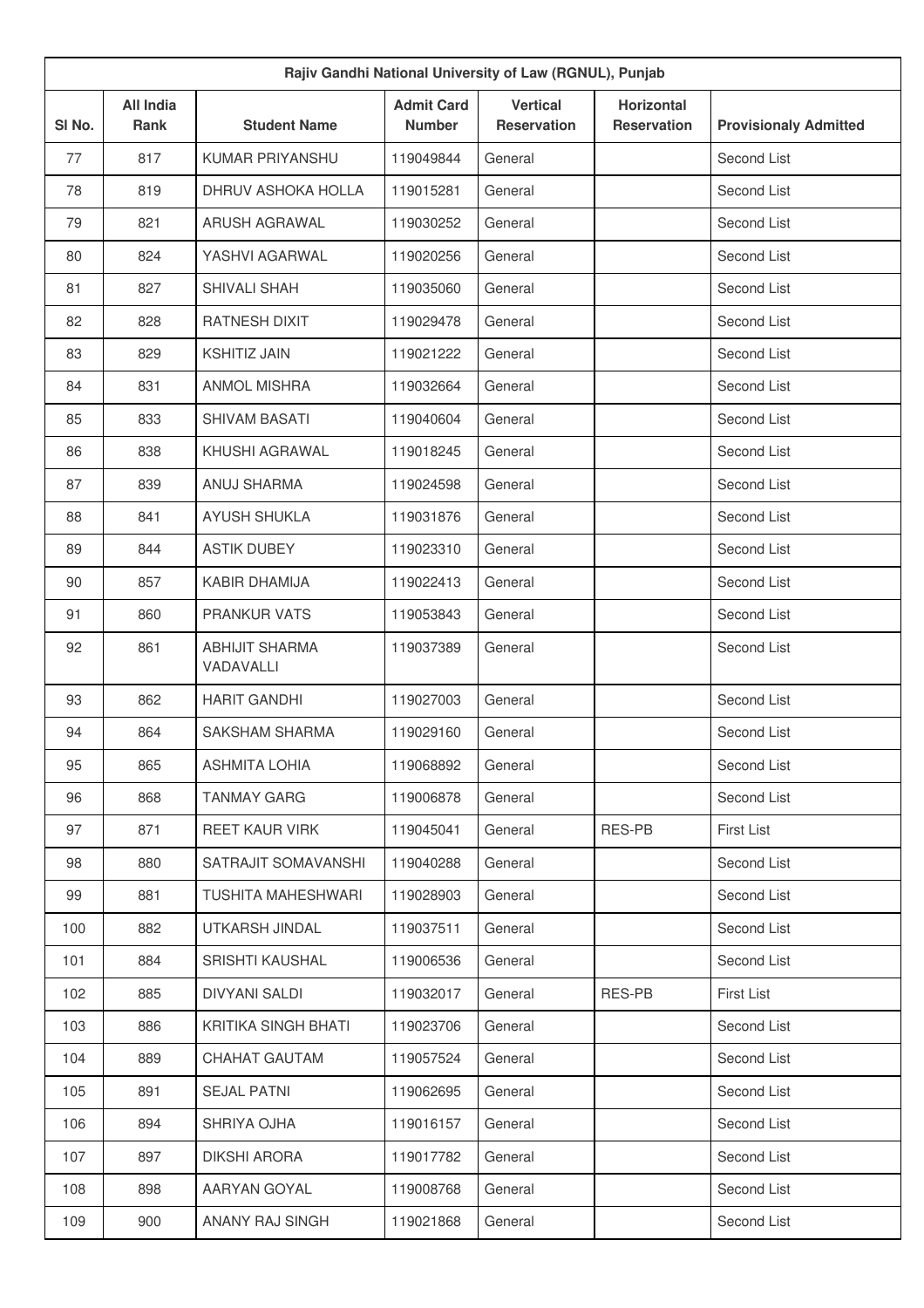| Rajiv Gandhi National University of Law (RGNUL), Punjab |                                 |                            |                                    |                                       |                                         |                              |  |
|---------------------------------------------------------|---------------------------------|----------------------------|------------------------------------|---------------------------------------|-----------------------------------------|------------------------------|--|
| SI No.                                                  | <b>All India</b><br><b>Rank</b> | <b>Student Name</b>        | <b>Admit Card</b><br><b>Number</b> | <b>Vertical</b><br><b>Reservation</b> | <b>Horizontal</b><br><b>Reservation</b> | <b>Provisionaly Admitted</b> |  |
| 110                                                     | 905                             | <b>AAYUSHI GUPTA</b>       | 119017294                          | General                               |                                         | Second List                  |  |
| 111                                                     | 910                             | OM PANDEY                  | 119038784                          | General                               |                                         | Second List                  |  |
| 112                                                     | 911                             | <b>ALANKRITA SINHA</b>     | 119018311                          | General                               |                                         | Second List                  |  |
| 113                                                     | 912                             | <b>KAVEESH GARG</b>        | 119018876                          | General                               | RES-PB                                  | Second List                  |  |
| 114                                                     | 917                             | PRASHANT TADA              | 119029244                          | General                               |                                         | Second List                  |  |
| 115                                                     | 918                             | <b>HARSHITA DIXIT</b>      | 119028639                          | General                               |                                         | Second List                  |  |
| 116                                                     | 919                             | NISHANT GABA               | 119019473                          | General                               |                                         | Second List                  |  |
| 117                                                     | 997                             | <b>RIDHIMA</b>             | 119003036                          | General                               | RES-PB*                                 | <b>First List</b>            |  |
| 118                                                     | 1023                            | <b>HUSSANPREET KAUR</b>    | 119029345                          | General                               | RES-PB*                                 | Second List                  |  |
| 119                                                     | 1131                            | ANUSHKA NAYAR              | 119020578                          | General                               | RES-PB*                                 | <b>First List</b>            |  |
| 120                                                     | 1278                            | <b>JISHA GARG</b>          | 119002827                          | General                               | RES-PB*                                 | <b>First List</b>            |  |
| 121                                                     | 1314                            | <b>BHANUJ NEOL</b>         | 119047487                          | General                               | RES-PB*                                 | Second List                  |  |
| 122                                                     | 1361                            | <b>KANIKA</b>              | 119020222                          | General                               | RES-PB*                                 | <b>First List</b>            |  |
| 123                                                     | 4712                            | <b>JASPINDER KAUR</b>      | 119042754                          | SC                                    | <b>RES-PB</b>                           | <b>First List</b>            |  |
| 124                                                     | 7078                            | <b>SEMAL KUNDARA</b>       | 119041631                          | SC                                    |                                         | <b>First List</b>            |  |
| 125                                                     | 7284                            | <b>SUKHRAJ BHATTI</b>      | 119057329                          | <b>SC</b>                             | <b>RES-PB</b>                           | First List                   |  |
| 126                                                     | 7442                            | KARANVEER SINGH            | 119027775                          | SC                                    |                                         | <b>First List</b>            |  |
| 127                                                     | 7546                            | <b>KANISHK DEORA</b>       | 119041176                          | SC                                    |                                         | <b>First List</b>            |  |
| 128                                                     | 7935                            | <b>SHUBHAM</b>             | 119000097                          | SC                                    |                                         | <b>First List</b>            |  |
| 129                                                     | 8031                            | KUNJ BHORIA                | 119007821                          | SC                                    |                                         | <b>First List</b>            |  |
| 130                                                     | 8405                            | <b>TOSHUBH VAGRANI</b>     | 119030120                          | SC                                    |                                         | Second List                  |  |
| 131                                                     | 8596                            | ANSHUL CHAUHAN             | 119027704                          | SC                                    |                                         | Second List                  |  |
| 132                                                     | 8597                            | SARA CHAWLA                | 119047733                          | General                               | PWD*, RES-PB                            | <b>First List</b>            |  |
| 133                                                     | 8672                            | <b>ANJALI KUMARI</b>       | 119027589                          | SC                                    |                                         | Second List                  |  |
| 134                                                     | 8763                            | SNEHA SINGH                | 119036712                          | SC                                    |                                         | <b>First List</b>            |  |
| 135                                                     | 8823                            | <b>MINSHUL PARIHAR</b>     | 119034194                          | SC                                    |                                         | Second List                  |  |
| 136                                                     | 8840                            | PRAVEEN CHANDRA            | 119048510                          | SC                                    |                                         | Second List                  |  |
| 137                                                     | 8879                            | <b>HARKIRAT KAUR</b>       | 119014775                          | SC                                    | RES-PB                                  | <b>First List</b>            |  |
| 138                                                     | 8882                            | ANJALI DHEERAJ<br>AKHARIYA | 119051833                          | SC                                    |                                         | Second List                  |  |
| 139                                                     | 9096                            | <b>TANU KAPOOR</b>         | 119068294                          | SC                                    |                                         | Second List                  |  |
| 140                                                     | 9319                            | AKSHITA RAJ                | 119030418                          | SC                                    |                                         | <b>First List</b>            |  |
| 141                                                     | 9326                            | <b>B D RAO KUNDAN</b>      | 119003591                          | SC                                    |                                         | Second List                  |  |
| 142                                                     | 9330                            | PARIKSHIT RAO              | 119036349                          | SC                                    |                                         | Second List                  |  |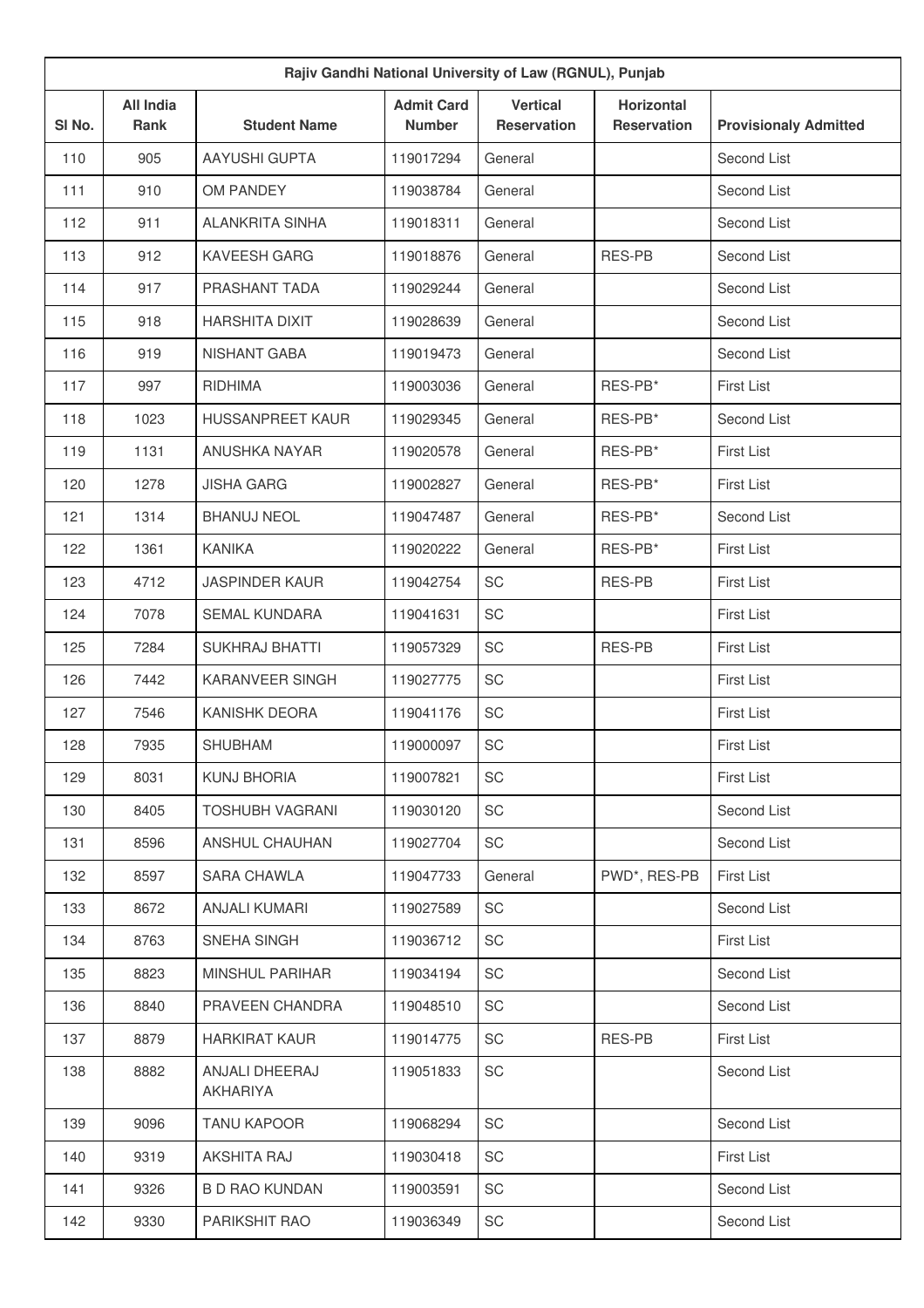| Rajiv Gandhi National University of Law (RGNUL), Punjab |                          |                                          |                                    |                                       |                                         |                              |  |  |
|---------------------------------------------------------|--------------------------|------------------------------------------|------------------------------------|---------------------------------------|-----------------------------------------|------------------------------|--|--|
| SI No.                                                  | <b>All India</b><br>Rank | <b>Student Name</b>                      | <b>Admit Card</b><br><b>Number</b> | <b>Vertical</b><br><b>Reservation</b> | <b>Horizontal</b><br><b>Reservation</b> | <b>Provisionaly Admitted</b> |  |  |
| 143                                                     | 9448                     | SHUBHAM CHAUDHARY                        | 119045881                          | SC                                    |                                         | Second List                  |  |  |
| 144                                                     | 9494                     | <b>TANYA BISWAS</b>                      | 119000551                          | <b>SC</b>                             |                                         | Second List                  |  |  |
| 145                                                     | 9679                     | RAJDEEP SINGH                            | 119072160                          | SC                                    |                                         | Second List                  |  |  |
| 146                                                     | 9771                     | PATEL MIHIR                              | 119042412                          | SC                                    |                                         | Second List                  |  |  |
| 147                                                     | 9991                     | <b>KARUNA ANUPAM</b>                     | 119059379                          | SC                                    |                                         | Second List                  |  |  |
| 148                                                     | 10020                    | <b>MANISH CHAURASIYA</b>                 | 119017199                          | SC                                    |                                         | Second List                  |  |  |
| 149                                                     | 11000                    | PARVATI MEENA                            | 119004653                          | <b>ST</b>                             |                                         | Second List                  |  |  |
| 150                                                     | 11092                    | <b>HARSH KANWAT</b>                      | 119045120                          | <b>ST</b>                             |                                         | <b>First List</b>            |  |  |
| 151                                                     | 12515                    | NATASHA SINGH                            | 119041326                          | $SC**$                                | PWD <sup>*</sup>                        | <b>First List</b>            |  |  |
| 152                                                     | 12537                    | ANANYA SEMWAL                            | 119008788                          | <b>ST</b>                             |                                         | Second List                  |  |  |
| 153                                                     | 12639                    | <b>BHAVNISH TOLIA</b>                    | 119026988                          | <b>ST</b>                             |                                         | <b>First List</b>            |  |  |
| 154                                                     | 12867                    | RAJKUMAR MEENA                           | 119058240                          | <b>ST</b>                             |                                         | <b>First List</b>            |  |  |
| 155                                                     | 13109                    | <b>LEIMA MALEITHANG</b><br><b>VASHUM</b> | 119058748                          | <b>ST</b>                             |                                         | <b>First List</b>            |  |  |
| 156                                                     | 13123                    | <b>UJJWAL MEENA</b>                      | 119039259                          | <b>ST</b>                             |                                         | Second List                  |  |  |
| 157                                                     | 13255                    | KUMAR BYADWAL                            | 119016441                          | <b>ST</b>                             |                                         | <b>First List</b>            |  |  |
| 158                                                     | 13334                    | SIDDHARTHA NEGI                          | 119016764                          | <b>ST</b>                             |                                         | <b>First List</b>            |  |  |
| 159                                                     | 13680                    | <b>DAMOR BHADRESH</b><br>KHIMJIBHAI      | 119059262                          | <b>ST</b>                             |                                         | Second List                  |  |  |
| 160                                                     | 15028                    | PRIYANSHI JHARWAL                        | 119020282                          | <b>ST</b>                             |                                         | Second List                  |  |  |
| 161                                                     | 15312                    | RAVINA MEENA                             | 119040489                          | ST                                    |                                         | Second List                  |  |  |
| 162                                                     | 16311                    | <b>SESHWAR AMTEDA</b>                    | 119052460                          | <b>ST</b>                             |                                         | Second List                  |  |  |
| 163                                                     | 16406                    | DIPANSHU CHAUHAN                         | 119007316                          | <b>ST</b>                             |                                         | Second List                  |  |  |
| 164                                                     | 16828                    | VAADINI SHARMA                           | 119067824                          | General                               | PWD <sup>*</sup>                        | <b>First List</b>            |  |  |
| 165                                                     | 17056                    | SHUBHAM SINGLA                           | 119006900                          | General                               | PWD*, RES-PB                            | First List                   |  |  |
| 166                                                     | 18816                    | <b>GURSEHAJ SINGH</b>                    | 119008728                          | General                               | PWD*, RES-PB                            | Second List                  |  |  |
| 167                                                     | 20820                    | SHIVAM SINGH                             | 119038528                          | General                               | PWD <sup>*</sup>                        | Second List                  |  |  |
| 168                                                     | 22028                    | RISHAB BAGHLA                            | 119066056                          | General                               | PWD*, RES-PB                            | Second List                  |  |  |
| 169                                                     | 24065                    | <b>DHRITI SINGLA</b>                     | 119064933                          | General                               | PWD*, RES-PB                            | Second List                  |  |  |
| 170                                                     | 24199                    | SHUBHAM PANDEY                           | 119055783                          | General                               | PWD <sup>*</sup>                        | Second List                  |  |  |

*Note : \* indicates that the seat is allotted based on that horizontal reservation*

*\*\* indicates that the vertical reservation category is changed in third list*

# **Vertical**

General - General

SC - Scheduled Caste

ST - Scheduled Tribe

AR-VS - Ancestral Resident of Village Sidhuwal, District Patiala